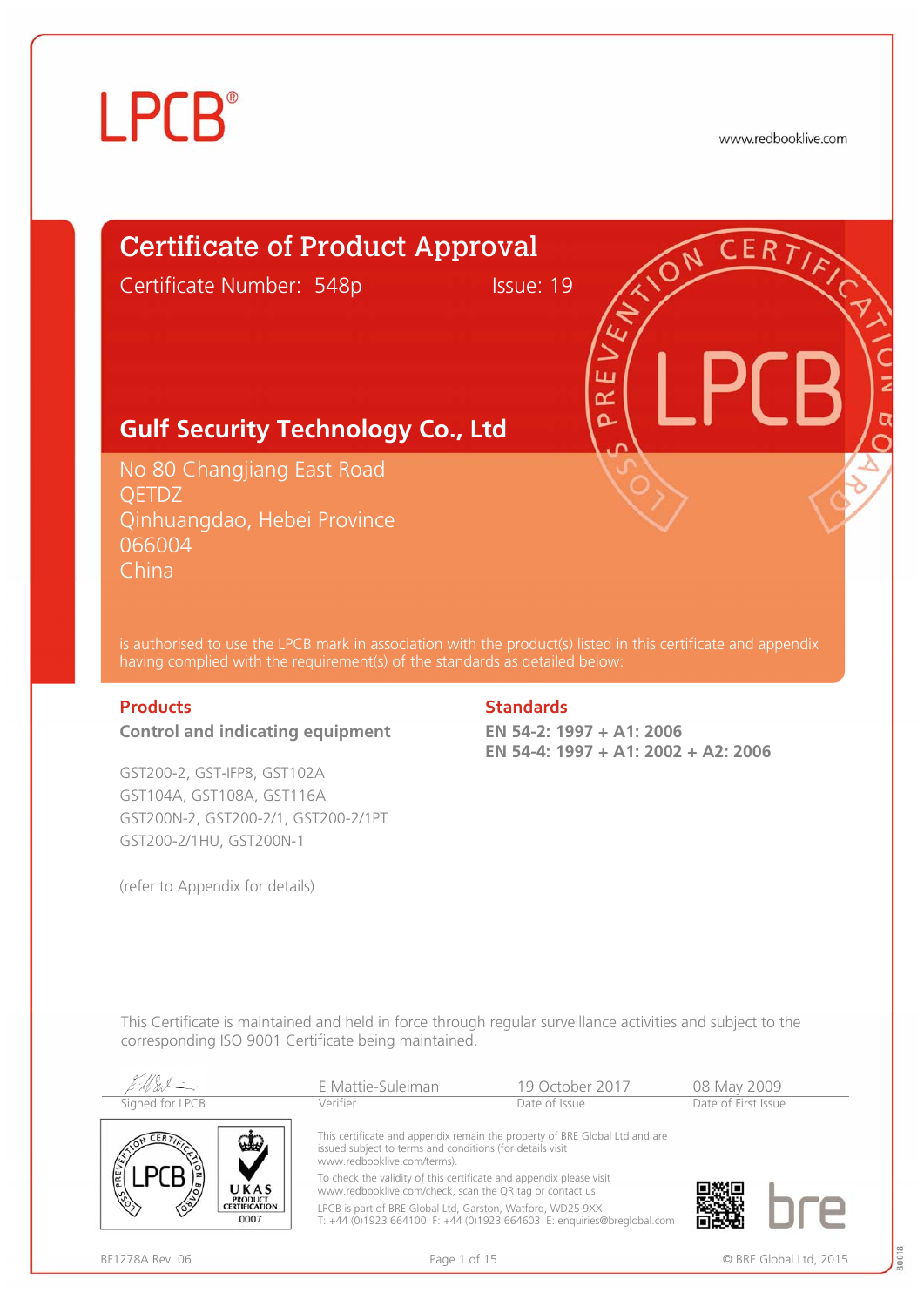## Product Description LPCB GST200-2 Intelligent 2 Loop, 30 Zone Analogue Addressable Control and Indicating

**Certified** 

|          | Equipment                                                                |         |
|----------|--------------------------------------------------------------------------|---------|
|          | Incorporating the following units:                                       |         |
|          | MB-220/ F7.820.826 Main board                                            |         |
|          | SB-220/ F7.820.827 Switch board                                          |         |
|          | TB-220/ F7.820.828 Loop interface board                                  |         |
|          | PS-220/ F7.820.829b Power supply unit                                    |         |
|          | ZP-220/ F7.820.312d Zone indication and intervention board               |         |
|          | LC200/ F7.820.1125 Loop board                                            |         |
|          |                                                                          |         |
|          | Incorporating as optional modular units:                                 |         |
|          | P-9930/ F7.820.913a RS-232 board for configuration                       |         |
|          | P-9901A Printer module kit                                               |         |
|          | Certified with the following options with requirements from EN54 part 2: |         |
|          | 7.8 Output to Fire Alarm Devices                                         |         |
|          | 7.10.1 Output to automatic Fire Protection Equipment Type A              |         |
|          | 7.11 Delays to outputs                                                   |         |
|          | 8.3 Fault signals from points                                            |         |
|          | 9.5 Disablement of addressable points                                    |         |
| GST-IFP8 | Intelligent 8 Loop, 140 Zone Analogue Addressable Control and Indicating | 548p/02 |
|          | Equipment                                                                |         |
|          | Incorporating the following units:                                       |         |
|          | Indication board<br>SB-800                                               |         |
|          | LCIFP8<br>Loop board                                                     |         |

This Certificate is maintained and held in force through regular surveillance activities and subject to the corresponding ISO 9001 Certificate being maintained.

|                 |                                                | E Mattie-Suleiman                                                                                                                | 19 October 2017                                                                                                | 08 May 2009         |
|-----------------|------------------------------------------------|----------------------------------------------------------------------------------------------------------------------------------|----------------------------------------------------------------------------------------------------------------|---------------------|
| Signed for LPCB |                                                | Verifier                                                                                                                         | Date of Issue                                                                                                  | Date of First Issue |
|                 | لتنتفط                                         | issued subject to terms and conditions (for details visit<br>www.redbooklive.com/terms).                                         | This certificate and appendix remain the property of BRE Global Ltd and are                                    |                     |
|                 | UKAS                                           | To check the validity of this certificate and appendix please visit<br>www.redbooklive.com/check, scan the QR tag or contact us. |                                                                                                                |                     |
|                 | <b>PRODUCT</b><br><b>CERTIFICATION</b><br>0007 | LPCB is part of BRE Global Ltd, Garston, Watford, WD25 9XX                                                                       | $T_{1,1}$ $(0)1022$ $661100$ $F_{1,1}$ $(0)1022$ $661602$ $F_{1,2}$ provision $\odot$ produced compared to $m$ |                     |

LPCB is part of BRE Global Ltd, Garston, Watford, WD25 9XX T: +44 (0)1923 664100 F: +44 (0)1923 664603 E: enquiries@breglobal.com



Ref.No.

548p/01



## **LPCB**<sup>®</sup>

## Appendix to Certificate No: 548p Issue: 19 **Gulf Security Technology Co., Ltd**

PB-800 Power board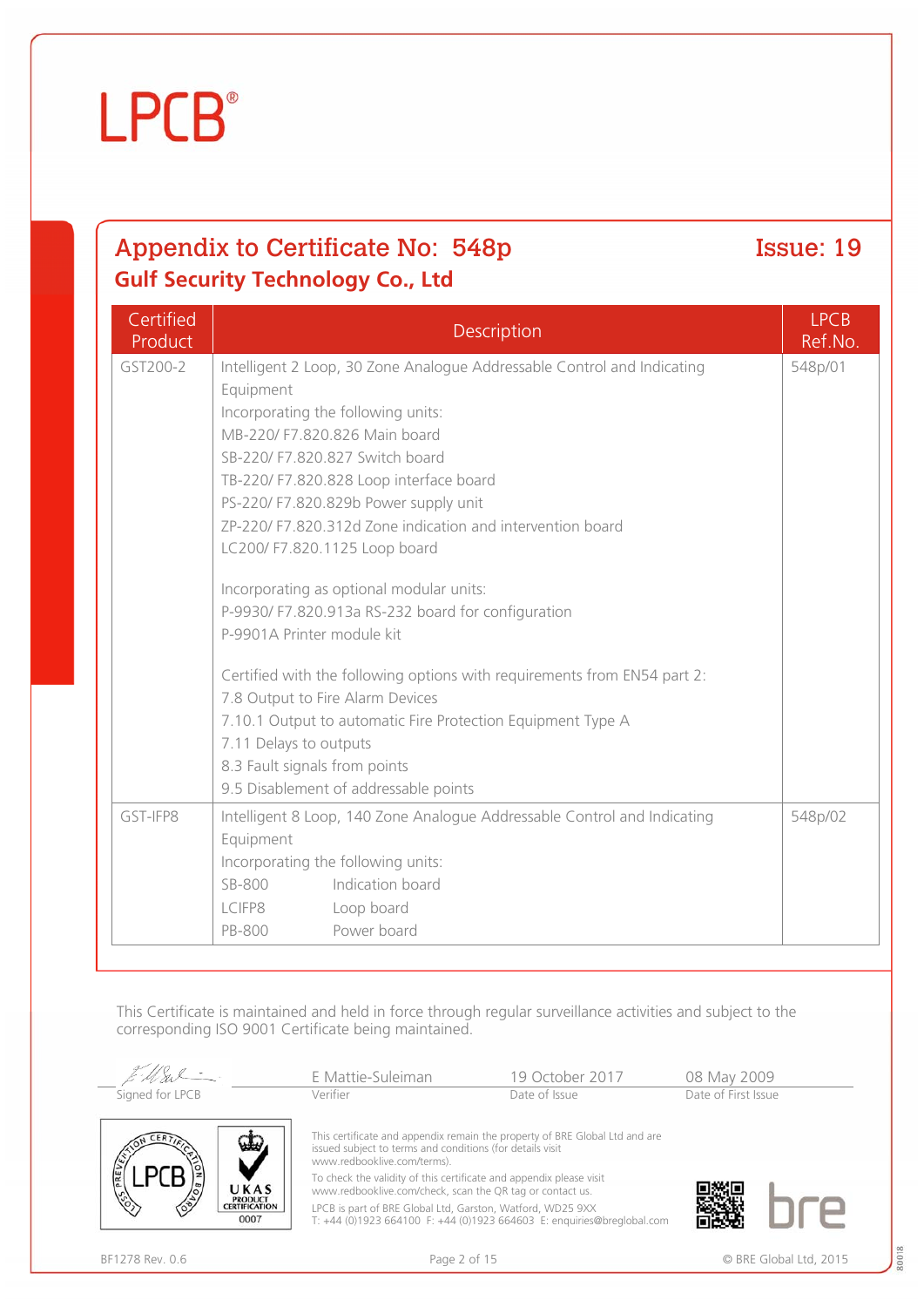**LPCB**<sup>®</sup>

## Appendix to Certificate No: 548p Issue: 19 **Gulf Security Technology Co., Ltd**

| Certified<br>Product |                                  | Description                                                              | <b>LPCB</b><br>Ref.No. |
|----------------------|----------------------------------|--------------------------------------------------------------------------|------------------------|
|                      | ZP-800                           | ZCP board                                                                |                        |
|                      | <b>KB-800</b>                    | Keypad board                                                             |                        |
|                      | <b>MB-800</b>                    | Main board                                                               |                        |
|                      | MO-800                           | Mother board                                                             |                        |
|                      | PS-800                           | Switch Mode Power Supply SP-320-27                                       |                        |
|                      |                                  | Incorporating as optional modular units:                                 |                        |
|                      | P-9935                           | USB communication board                                                  |                        |
|                      |                                  | P-9935Modbus RS232 ModBus Communication Card                             |                        |
|                      | P-9945RP                         | Repeater Card                                                            |                        |
|                      | P-9945A                          | Class A RS485 Network Card                                               |                        |
|                      | P-9965                           | Class B CAN Network Card                                                 |                        |
|                      | P-9965A                          | Class A CAN Network Card                                                 |                        |
|                      | P-9904                           | Printer Interface Card                                                   |                        |
|                      | Optional language variants;      |                                                                          |                        |
|                      | GST-IFP8-PT                      | Portuguese language variant                                              |                        |
|                      | GST-IFP8-HU                      | Hungarian language variant                                               |                        |
|                      | GST-IFP8-FR                      | French language variant                                                  |                        |
|                      | GST-IFP8-IT                      | Italian language variant                                                 |                        |
|                      | GST-IFP8-SP                      | Spanish language variant                                                 |                        |
|                      | GST-IFP8-TK                      | Turkish language variant                                                 |                        |
|                      |                                  | Certified with the following options with requirements from EN54 Part 2: |                        |
|                      | 7.8 Output to fire alarm devices |                                                                          |                        |
|                      |                                  | 7.9.1 Output to fire routing equipment                                   |                        |
|                      |                                  | 7.9.2 Alarm confirmation input from fire routing equipment               |                        |

This Certificate is maintained and held in force through regular surveillance activities and subject to the corresponding ISO 9001 Certificate being maintained.

|                                                | E Mattie-Suleiman                                                                                                                | 19 October 2017                                                                                 | 08 May 2009         |
|------------------------------------------------|----------------------------------------------------------------------------------------------------------------------------------|-------------------------------------------------------------------------------------------------|---------------------|
| Signed for LPCB                                | Verifier                                                                                                                         | Date of Issue                                                                                   | Date of First Issue |
|                                                | issued subject to terms and conditions (for details visit<br>www.redbooklive.com/terms).                                         | This certificate and appendix remain the property of BRE Global Ltd and are                     |                     |
| UKAS                                           | To check the validity of this certificate and appendix please visit<br>www.redbooklive.com/check, scan the QR tag or contact us. |                                                                                                 |                     |
| <b>PRODUCT</b><br><b>CERTIFICATION</b><br>0007 | LPCB is part of BRE Global Ltd, Garston, Watford, WD25 9XX                                                                       | $T_{1,1}$ $(0)1022.661100$ $F_{1,1}$ $(0)1022.661602$ $F_{1,2}$ provision $\odot$ broadebal com |                     |

LPCB is part of BRE Global Ltd, Garston, Watford, WD25 9XX T: +44 (0)1923 664100 F: +44 (0)1923 664603 E: enquiries@breglobal.com

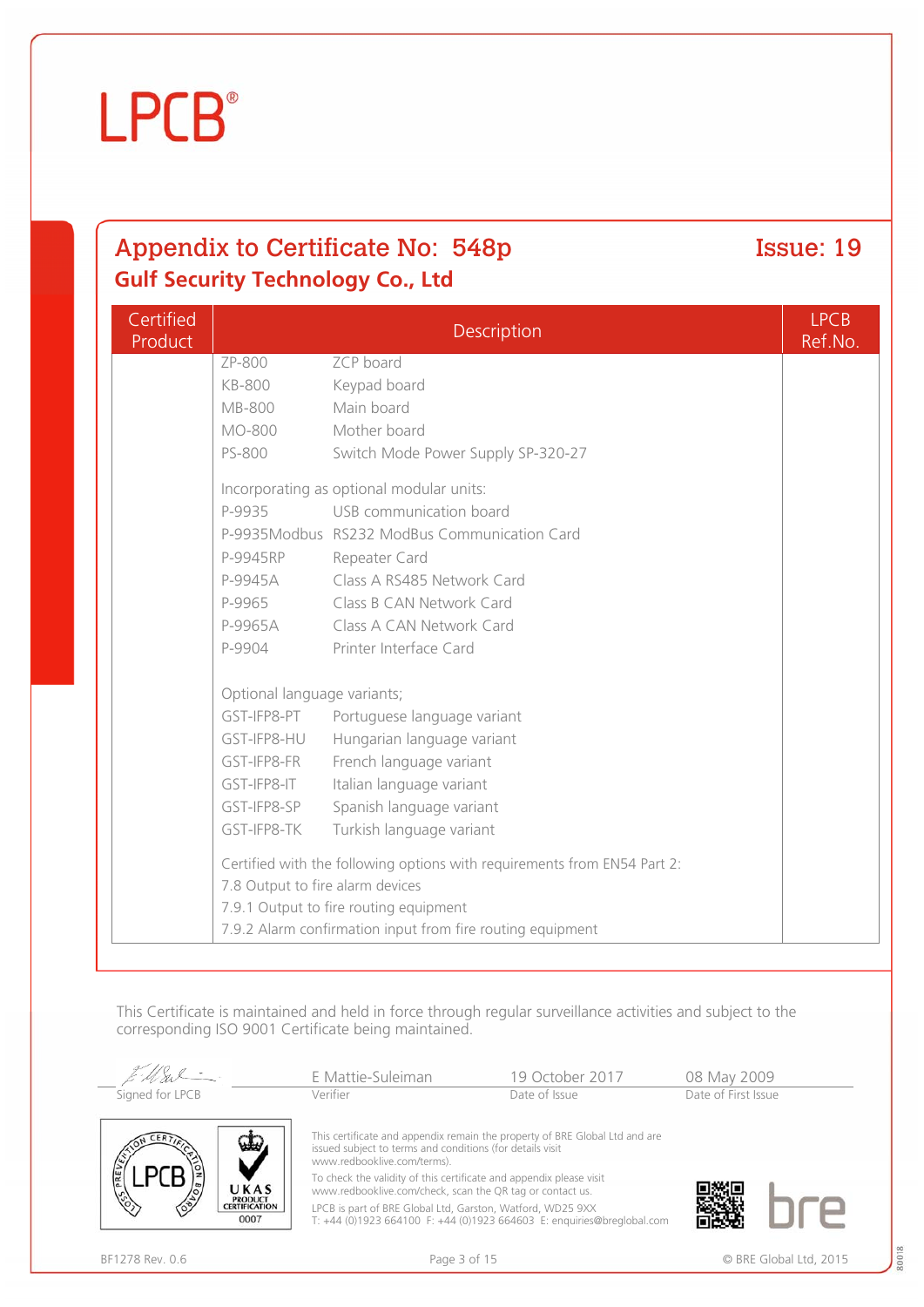MSv

E Mattie-Suleiman 19 October 2017 08 May 2009<br>Verifier Date of Issue Date of Issue Date of First Issue Signed for LPCB Verifier Date of Issue Date of First Issue **IIKAS PRODUCT**<br>CERTIFICATION

 $0007$ 

corresponding ISO 9001 Certificate being maintained.

This certificate and appendix remain the property of BRE Global Ltd and are issued subject to terms and conditions (for details visit www.redbooklive.com/terms). To check the validity of this certificate and appendix please visit

This Certificate is maintained and held in force through regular surveillance activities and subject to the

www.redbooklive.com/check, scan the QR tag or contact us.

LPCB is part of BRE Global Ltd, Garston, Watford, WD25 9XX T: +44 (0)1923 664100 F: +44 (0)1923 664603 E: enquiries@breglobal.com

## Appendix to Certificate No: 548p Issue: 19 **Gulf Security Technology Co., Ltd**  $Cartified$

| Certified<br>Product | Description                                                                                                                     | <b>LPCB</b><br>Ref.No. |  |  |
|----------------------|---------------------------------------------------------------------------------------------------------------------------------|------------------------|--|--|
|                      | 7.10.1 Output type A                                                                                                            |                        |  |  |
|                      | 7.10.2 Output type B                                                                                                            |                        |  |  |
|                      | 7.11 Delays to outputs                                                                                                          |                        |  |  |
|                      | 7.12.1 Dependencies on more than one alarm signal - Type A                                                                      |                        |  |  |
|                      | 7.12.2 Dependencies on more than one alarm signal - Type B                                                                      |                        |  |  |
|                      | 7.13 Alarm counter                                                                                                              |                        |  |  |
|                      | 8.3 Fault signals from points                                                                                                   |                        |  |  |
|                      | 9.5 Disablement of each address point                                                                                           |                        |  |  |
|                      | 10 Test condition                                                                                                               |                        |  |  |
|                      | Notes:                                                                                                                          |                        |  |  |
|                      | Scope of approval does not include the operation of the network<br>$1_{\cdot}$                                                  |                        |  |  |
|                      | functionality                                                                                                                   |                        |  |  |
|                      | This product approval does not constitute compliance with the fire<br>2.<br>detection and alarm systems requirements of EN54-13 |                        |  |  |
| GST102A              | 2 Zone Conventional Control and Indicating Equipment                                                                            | 548p/03                |  |  |
|                      | Incorporating the following modules:                                                                                            |                        |  |  |
|                      | FC-102A/ F7.843.399 Membrane                                                                                                    |                        |  |  |
|                      | CB-102A/F2.908.1719 Control board with integrated PSE                                                                           |                        |  |  |
|                      | DB-102A/ F2.908.1722 Display board                                                                                              |                        |  |  |
|                      | Optional modules:                                                                                                               |                        |  |  |
|                      | GST102A-HK Traditional Chinese text variant                                                                                     |                        |  |  |
|                      | CF-102A/ F7.843.421 Membrane                                                                                                    |                        |  |  |
|                      |                                                                                                                                 |                        |  |  |
|                      | Certified with the following options with requirements from EN54 Part 2:                                                        |                        |  |  |
|                      | 7.8 Output to fire alarm devices                                                                                                |                        |  |  |



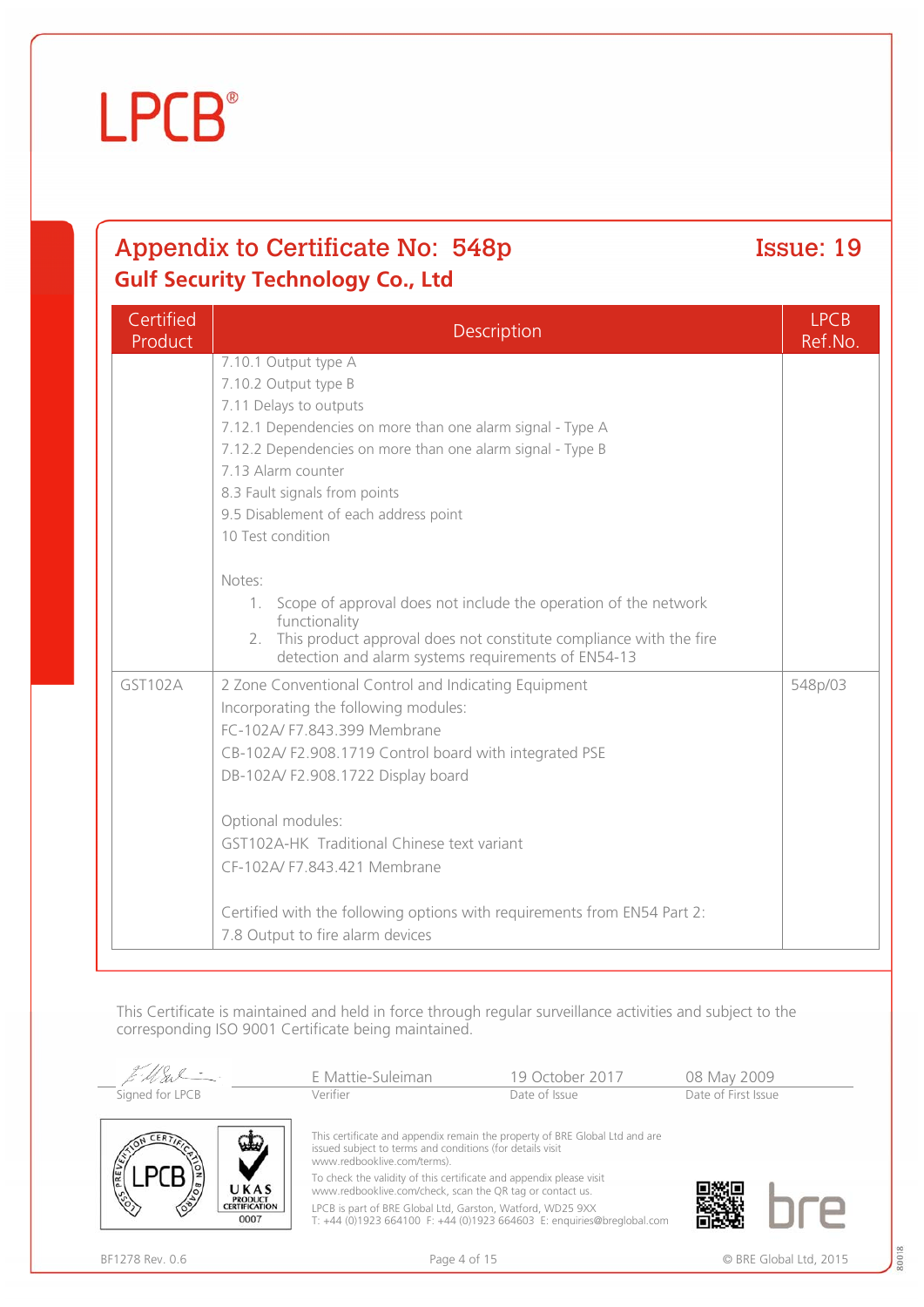$0007$ 



## Appendix to Certificate No: 548p Issue: 19 **Gulf Security Technology Co., Ltd**

| Certified<br>Product | Description                                                                                                                                                                                                                                                                                                                                                                                                                                                                                                                             | <b>LPCB</b><br>Ref.No. |
|----------------------|-----------------------------------------------------------------------------------------------------------------------------------------------------------------------------------------------------------------------------------------------------------------------------------------------------------------------------------------------------------------------------------------------------------------------------------------------------------------------------------------------------------------------------------------|------------------------|
|                      | 7.9.1 Output to fir routing equipment<br>7.11 Delays to outputs<br>10 Test condition                                                                                                                                                                                                                                                                                                                                                                                                                                                    |                        |
| GST104A              | 4 Zone Conventional Control and Indicating Equipment<br>Incorporating the following modules:<br>FC-104A/ F7.843.400 Membrane<br>CB-104A/F2.908.1718 Control board with integrated PSE<br>DB-104A/F2.908.1721 Display board<br>Optional modules:<br>GST104A-HK Traditional Chinese text variant<br>CF-104A/ F7.843.422 Membrane<br>Certified with the following options with requirements from EN54 Part 2:<br>7.8 Output to fire alarm devices<br>7.9.1 Output to fire routing equipment<br>7.11 Delays to outputs<br>10 Test condition | 548p/04                |
| GST108A              | 8 Zone Conventional Control and Indicating Equipment<br>Incorporating the following modules:<br>FC-108A/ F7.843.401 Membrane<br>CB-108A/F2.908.1675 Control board with integrated PSE<br>DB-108A/ F2.908.1720 Display board                                                                                                                                                                                                                                                                                                             | 548p/05                |

This Certificate is maintained and held in force through regular surveillance activities and subject to the corresponding ISO 9001 Certificate being maintained.

|                     |                               | E Mattie-Suleiman                                                                                                                | 19 October 2017                                                             | 08 May 2009         |
|---------------------|-------------------------------|----------------------------------------------------------------------------------------------------------------------------------|-----------------------------------------------------------------------------|---------------------|
| Signed for LPCB     |                               | Verifier                                                                                                                         | Date of Issue                                                               | Date of First Issue |
|                     | سلط                           | issued subject to terms and conditions (for details visit<br>www.redbooklive.com/terms).                                         | This certificate and appendix remain the property of BRE Global Ltd and are |                     |
|                     | UKAS<br><b>PRODUCT</b>        | To check the validity of this certificate and appendix please visit<br>www.redbooklive.com/check, scan the QR tag or contact us. |                                                                             |                     |
| $\langle 8 \rangle$ | <b>CERTIFICATION</b><br>0.007 | LPCB is part of BRE Global Ltd, Garston, Watford, WD25 9XX                                                                       |                                                                             |                     |

LPCB is part of BRE Global Ltd, Garston, Watford, WD25 9XX T: +44 (0)1923 664100 F: +44 (0)1923 664603 E: enquiries@breglobal.com

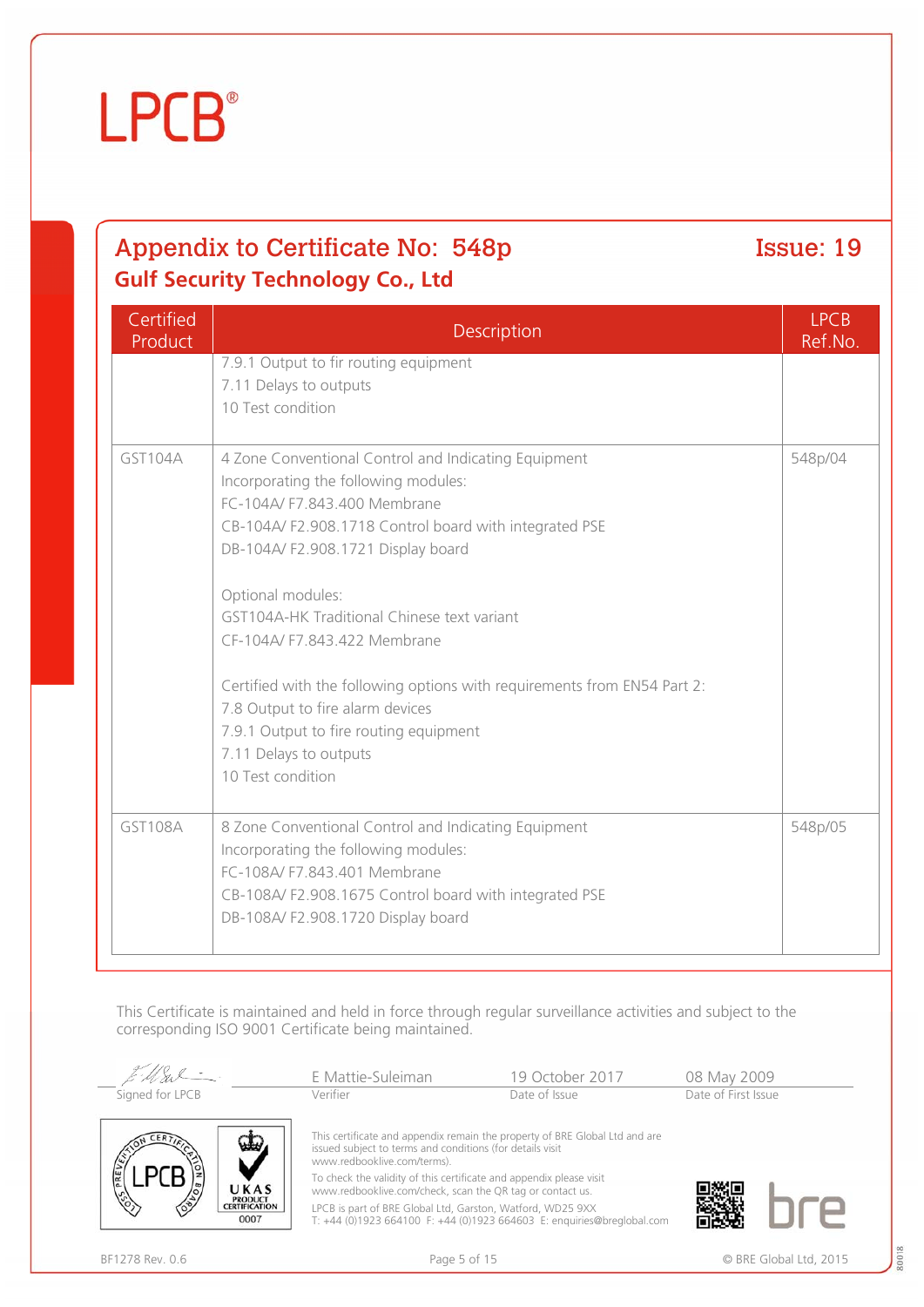| This Certificate is maintained a<br>corresponding ISO 9001 Certif |  |
|-------------------------------------------------------------------|--|
| $E$ -USI -                                                        |  |

## **Certified** Product Description LPCB Optional modules:

**Gulf Security Technology Co., Ltd**

**LPCB**<sup>®</sup>

## GST108A-HK Traditional Chinese text variant CF-108A/ F7.843.423 Membrane Certified with the following options with requirements from EN54 Part 2: 7.8 Output to fire alarm devices 7.9.1 Output to fire routing equipment 7.11 Delays to outputs 10 Test condition GST116A 16 Zone Conventional Control and Indicating Equipment Incorporating the following modules: FC-116A/ F7.843.402 Membrane CB-116A/ F2.908.1724 Control board with integrated PSE DB-116A/ F2.908.1676 Display board XB-116A/ F7.820.1677 Expansion board Optional modules: GST116A-HK Traditional Chinese text variant CF-116A/ F7.843.424 Membrane Certified with the following options with requirements from EN54 Part 2: 548p/06

7.8 Output to fire alarm devices

7.9.1 Output to fire routing equipment

7.11 Delays to outputs

10 Test condition

and held in force through regular surveillance activities and subject to the ficate being maintained.

|                                  | E Mattie-Suleiman                                                                                                                | 19 October 2017                                                             | 08 May 2009         |  |
|----------------------------------|----------------------------------------------------------------------------------------------------------------------------------|-----------------------------------------------------------------------------|---------------------|--|
| Signed for LPCB                  | Verifier                                                                                                                         | Date of Issue                                                               | Date of First Issue |  |
|                                  | issued subject to terms and conditions (for details visit<br>www.redbooklive.com/terms).                                         | This certificate and appendix remain the property of BRE Global Ltd and are |                     |  |
| UKAS                             | To check the validity of this certificate and appendix please visit<br>www.redbooklive.com/check, scan the QR tag or contact us. |                                                                             |                     |  |
| PRODUCT<br>CERTIFICATION<br>0007 | LPCB is part of BRE Global Ltd, Garston, Watford, WD25 9XX                                                                       | T: +44 (0)1923 664100 F: +44 (0)1923 664603 E: enquiries@breglobal.com      |                     |  |

## Appendix to Certificate No: 548p Issue: 19

Ref.No.

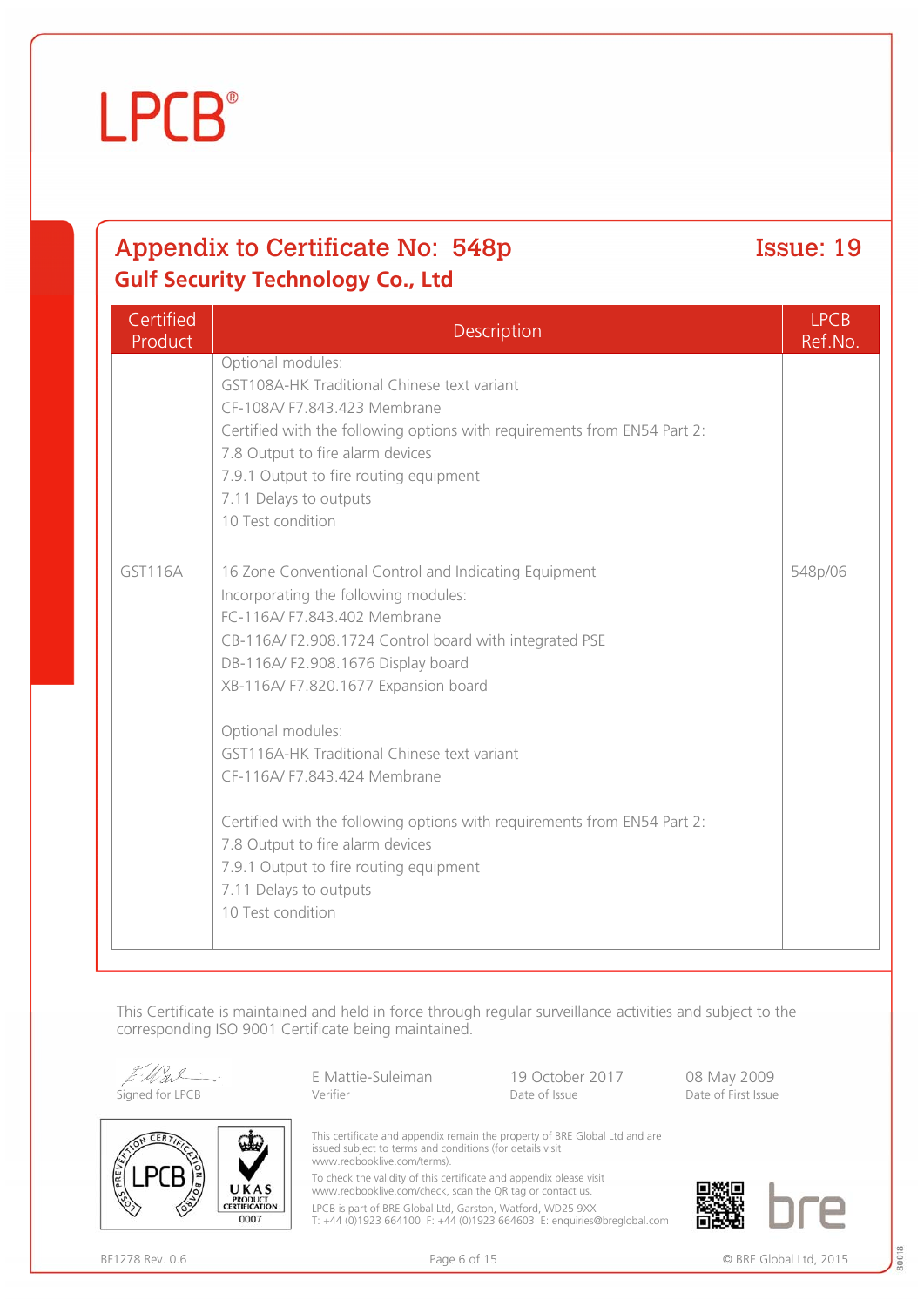

### **Certified** Product Description LPCB Ref.No. GST200N-2 Intelligent 2 Loop, 30 Zone Analogue Addressable Control and Indicating Equipment Incorporating the following units: MB-220N Main board PS-220N Power management board OX-220 Terminal board ZP-220 Zone indication and intervention board SB-220 Switch board TB-220N Loop interface board LC200 Loop board PDF-150-27.5 Powered SMPS 100-240V power supply Incorporating as optional modular units: P-9930 RS-232 board for configuration P-9901A Printer module kit P-9960A CAN network card loop type board P-9940A RS485 Class A network card P-9930ModBus RS232 Modbus interface card P-9960 CAN Class B network card Certified with the following options with requirements from EN54 part 2: 7.8 Output to Fire Alarm Devices 7.10.1 Output to automatic Fire Protection Equipment Type A 7.11 Delays to outputs 8.3 Fault signals from points 9.5 Disablement of addressable points 548p/07

This Certificate is maintained and held in force through regular surveillance activities and subject to the corresponding ISO 9001 Certificate being maintained.

|                                                         | E Mattie-Suleiman                                                                                                                                                       | 19 October 2017 | 08 May 2009         |
|---------------------------------------------------------|-------------------------------------------------------------------------------------------------------------------------------------------------------------------------|-----------------|---------------------|
| Signed for LPCB                                         | Verifier                                                                                                                                                                | Date of Issue   | Date of First Issue |
|                                                         | This certificate and appendix remain the property of BRE Global Ltd and are<br>issued subject to terms and conditions (for details visit<br>www.redbooklive.com/terms). |                 |                     |
| UKAS                                                    | To check the validity of this certificate and appendix please visit<br>www.redbooklive.com/check, scan the QR tag or contact us.                                        |                 |                     |
| $\frac{1}{3}$<br>PRODUCT<br>CERTIFICATION<br>∕ॐ<br>0007 | LPCB is part of BRE Global Ltd, Garston, Watford, WD25 9XX<br>T: +44 (0)1923 664100 F: +44 (0)1923 664603 E: enquiries@breglobal.com                                    |                 |                     |

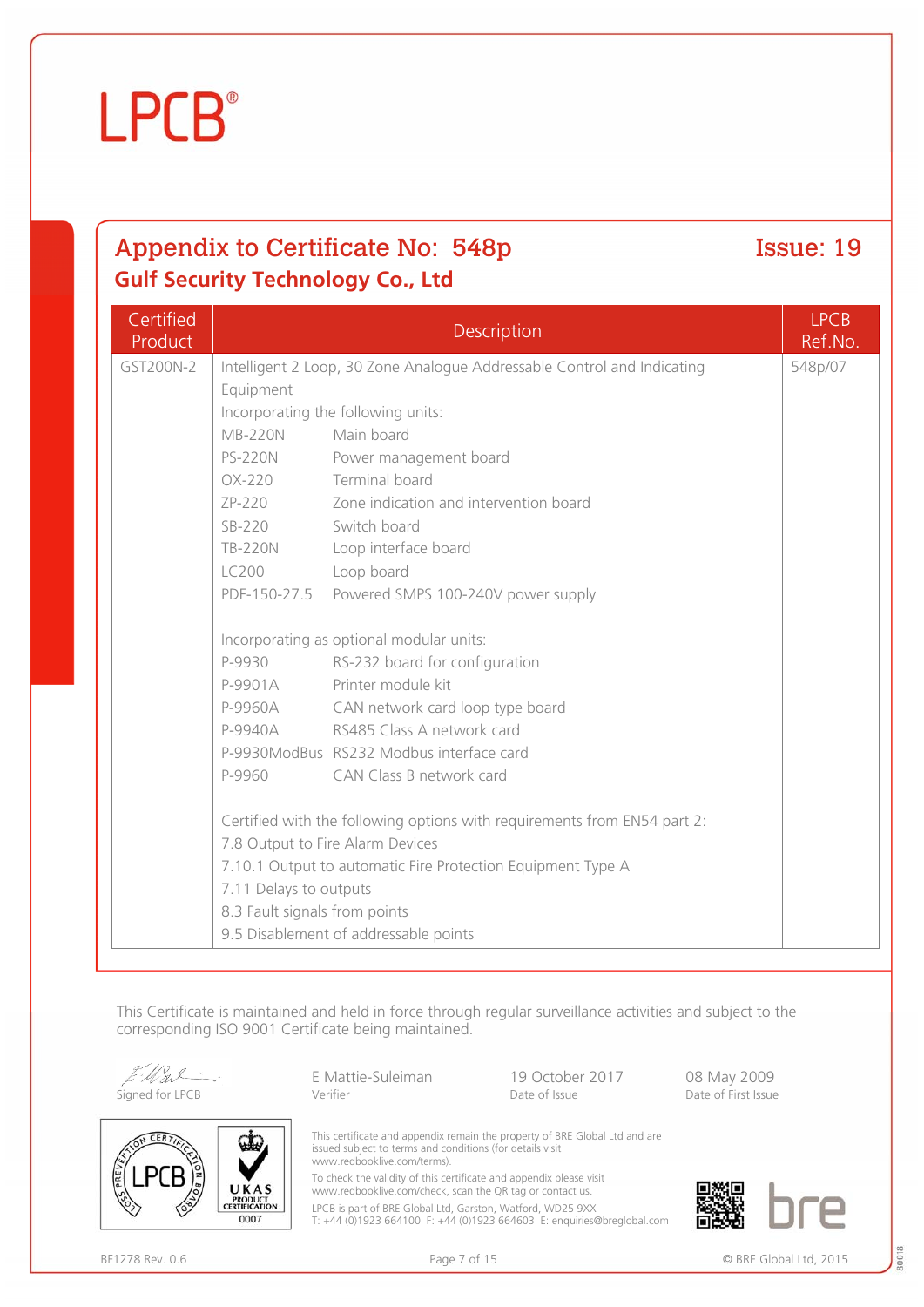| Certified<br>Product | Description                                                                                                                  | <b>LPCB</b><br>Ref.No. |  |  |
|----------------------|------------------------------------------------------------------------------------------------------------------------------|------------------------|--|--|
|                      | Notes:                                                                                                                       |                        |  |  |
|                      | Scope of approval does not include the operation of the network<br>1.<br>functionality                                       |                        |  |  |
|                      | 2. This product approval does not constitute compliance with the fire<br>detection and alarm systems requirements of EN54-13 |                        |  |  |
| GST200-2/1           | Intelligent 1 Loop, 30 Zone Analogue Addressable Control and Indicating<br>Equipment                                         | 548p/08                |  |  |
|                      | Incorporating the following units:                                                                                           |                        |  |  |
|                      | MB-220/ F7.820.826 Main board                                                                                                |                        |  |  |
|                      | SB-220/ F7.820.827 Switch board                                                                                              |                        |  |  |
|                      | TB-220/ F7.820.828 Loop interface board                                                                                      |                        |  |  |
|                      | PS-220/ F7.820.829b Power supply unit                                                                                        |                        |  |  |
|                      | ZP-220/ F7.820.913a Zone indication and intervention board                                                                   |                        |  |  |
|                      | Incorporating as optional modular units:                                                                                     |                        |  |  |
|                      | P-9930/ F7.820.913a RS-232 board for configuration                                                                           |                        |  |  |
|                      | P-9901A Printer module kit                                                                                                   |                        |  |  |
|                      | LC200/ F7.820.1125 Loop board (for loop expansion)                                                                           |                        |  |  |
|                      | Certified with the following options with requirements from EN54 part 2:                                                     |                        |  |  |
|                      | 7.8 Output to Fire Alarm Devices                                                                                             |                        |  |  |
|                      | 7.10.1 Output to automatic Fire Protection Equipment Type A                                                                  |                        |  |  |
|                      | 7.11 Delays to outputs                                                                                                       |                        |  |  |
|                      | 8.3 Fault signals from points<br>9.5 Disablement of addressable points                                                       |                        |  |  |
|                      |                                                                                                                              |                        |  |  |
|                      | Note: can be extended to 2 loop panel by adding LC200                                                                        |                        |  |  |

This Certificate is maintained and held in force through regular surveillance activities and subject to the corresponding ISO 9001 Certificate being maintained.

|                        | E Mattie-Suleiman                                                                                                                                                       | 19 October 2017 | 08 May 2009         |
|------------------------|-------------------------------------------------------------------------------------------------------------------------------------------------------------------------|-----------------|---------------------|
| Signed for LPCB        | Verifier                                                                                                                                                                | Date of Issue   | Date of First Issue |
| PREVE                  | This certificate and appendix remain the property of BRE Global Ltd and are<br>issued subject to terms and conditions (for details visit<br>www.redbooklive.com/terms). |                 |                     |
| UKAS<br><b>PRODUCT</b> | To check the validity of this certificate and appendix please visit<br>www.redbooklive.com/check, scan the QR tag or contact us.                                        |                 |                     |
| <b>CERTIFICATION</b>   | LPCB is part of BRE Global Ltd, Garston, Watford, WD25 9XX                                                                                                              |                 |                     |

LPCB is part of BRE Global Ltd, Garston, Watford, WD25 9XX T: +44 (0)1923 664100 F: +44 (0)1923 664603 E: enquiries@breglobal.com

0007

鶯瓣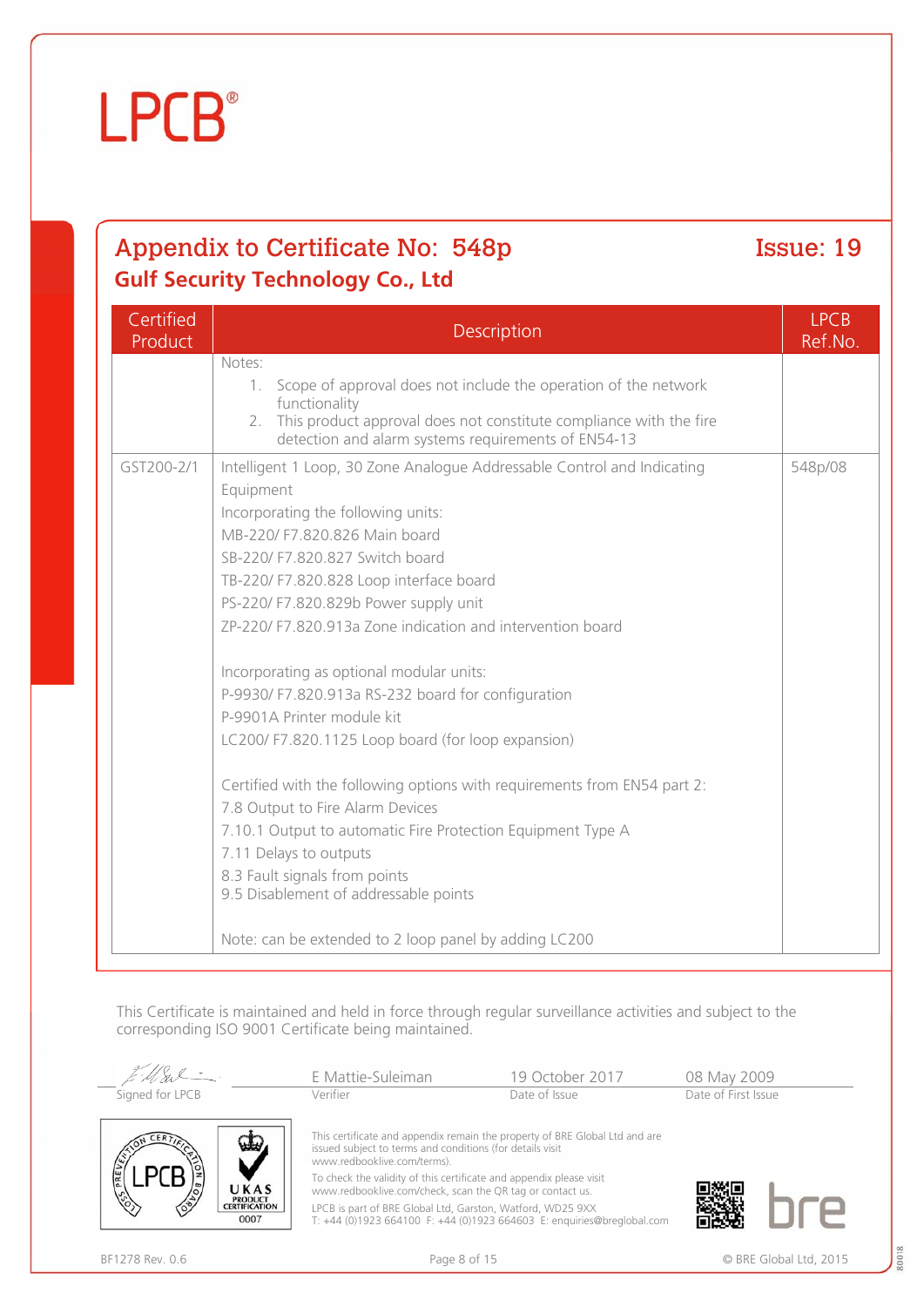0007

# **LPCB**<sup>®</sup>

## Appendix to Certificate No: 548p Issue: 19 **Gulf Security Technology Co., Ltd**

| Certified<br>Product | Description                                                                                               | <b>LPCB</b><br>Ref.No. |
|----------------------|-----------------------------------------------------------------------------------------------------------|------------------------|
| GST200-<br>2/1PT     | Intelligent 1 Loop, 30 Zone Analogue Addressable Control and Indicating<br>Equipment (Portuguese variant) | 548p/09                |
|                      | Incorporating the following units:                                                                        |                        |
|                      | MB-220/ F7.820.826 Main board                                                                             |                        |
|                      | SB-220/ F7.820.827 Switch board                                                                           |                        |
|                      | TB-220/ F7.820.828 Loop interface board                                                                   |                        |
|                      | PS-220/ F7.820.829b Power supply unit                                                                     |                        |
|                      | ZP-220/ F7.820.312d Zone indication and intervention board                                                |                        |
|                      | Incorporating as optional modular units:                                                                  |                        |
|                      | P-9930/ F7.820.913a RS-232 board for configuration                                                        |                        |
|                      | P-9901A Printer module kit                                                                                |                        |
|                      | LC200/ F7.820.1125 Loop board (for loop expansion)                                                        |                        |
|                      | Certified with the following options with requirements from EN54 part 2:                                  |                        |
|                      | 7.8 Output to Fire Alarm Devices                                                                          |                        |
|                      | 7.10.1 Output to automatic Fire Protection Equipment Type A                                               |                        |
|                      | 7.11 Delays to outputs                                                                                    |                        |
|                      | 8.3 Fault signals from points<br>9.5 Disablement of addressable points                                    |                        |
|                      |                                                                                                           |                        |
|                      | Note: Can be extended to 2-loop panel by adding LC200                                                     |                        |
| GST200-              | Intelligent 1 Loop, 30 Zone Analogue Addressable Control and Indicating                                   | 548p/10                |
| $2/1$ HU             | Equipment (Hungarian Variant)                                                                             |                        |
|                      | Incorporating the following units:                                                                        |                        |
|                      | MB-220/ F7.820.826 Main board                                                                             |                        |

This Certificate is maintained and held in force through regular surveillance activities and subject to the corresponding ISO 9001 Certificate being maintained.

|                                                | E Mattie-Suleiman                                                                                                                                                                              | 19 October 2017 | 08 May 2009         |
|------------------------------------------------|------------------------------------------------------------------------------------------------------------------------------------------------------------------------------------------------|-----------------|---------------------|
| Signed for LPCB                                | Verifier                                                                                                                                                                                       | Date of Issue   | Date of First Issue |
|                                                | This certificate and appendix remain the property of BRE Global Ltd and are<br>issued subject to terms and conditions (for details visit<br>www.redbooklive.com/terms).                        |                 |                     |
| UKAS<br><b>PRODUCT</b><br><b>CERTIFICATION</b> | To check the validity of this certificate and appendix please visit<br>www.redbooklive.com/check, scan the QR tag or contact us.<br>LPCB is part of BRE Global Ltd, Garston, Watford, WD25 9XX |                 |                     |

LPCB is part of BRE Global Ltd, Garston, Watford, WD25 9XX T: +44 (0)1923 664100 F: +44 (0)1923 664603 E: enquiries@breglobal.com

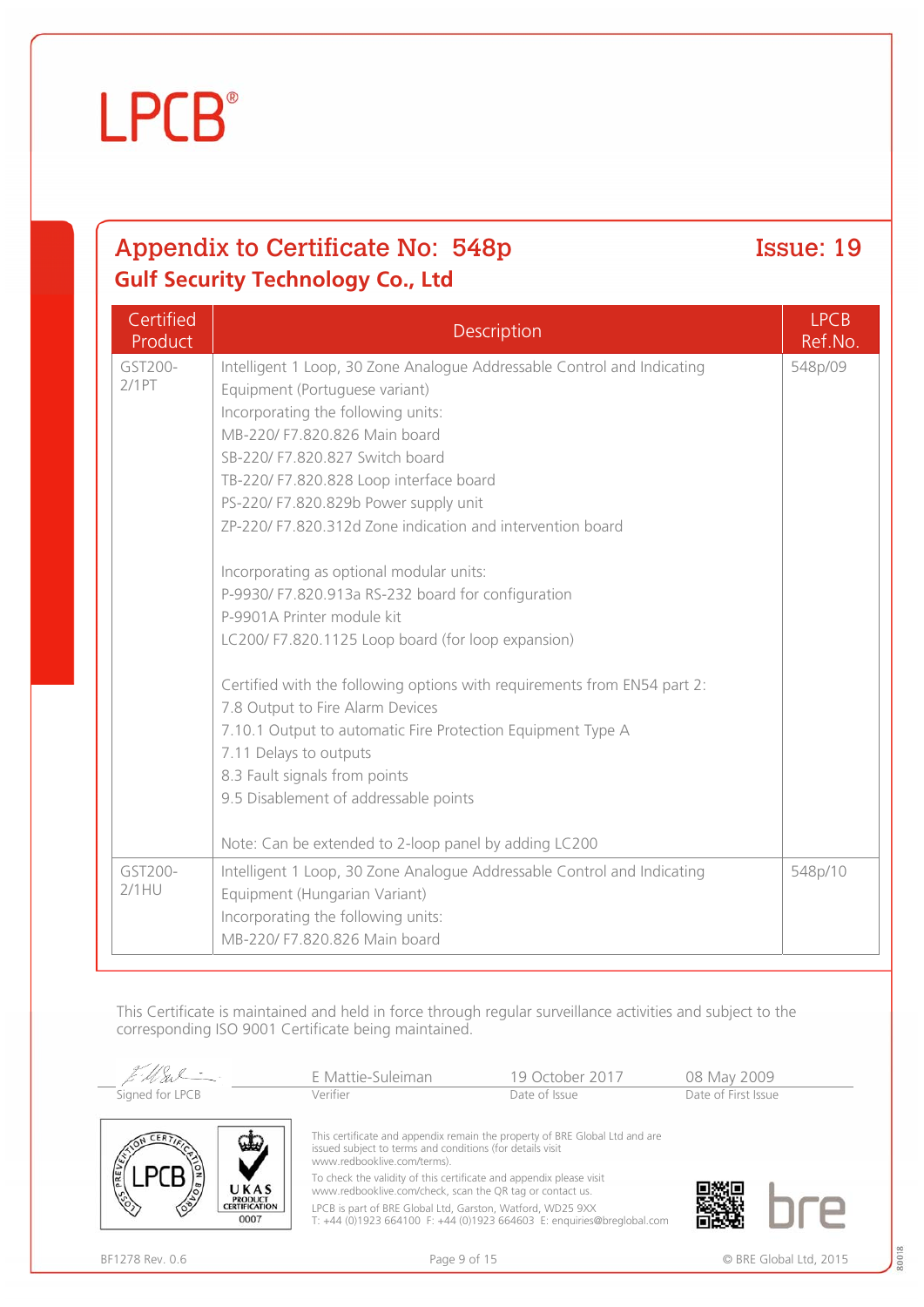0007



## Appendix to Certificate No: 548p Issue: 19 **Gulf Security Technology Co., Ltd**

| Certified<br>Product | Description                                           |                                                                          | <b>LPCB</b><br>Ref.No. |
|----------------------|-------------------------------------------------------|--------------------------------------------------------------------------|------------------------|
|                      | SB-220/ F7.820.827 Switch board                       |                                                                          |                        |
|                      |                                                       | TB-220/ F7.820.828 Loop interface board                                  |                        |
|                      |                                                       | PS-220/ F7.820.829b Power supply unit                                    |                        |
|                      |                                                       | ZP-220/ F7.820.312d Zone indication and intervention board               |                        |
|                      |                                                       | Incorporating as optional modular units:                                 |                        |
|                      |                                                       | P-9930/ F7.820.913a RS-232 board for configuration                       |                        |
|                      | P-9901A Printer module kit                            |                                                                          |                        |
|                      |                                                       | LC200/ F7.820.1125 Loop board (for loop expansion)                       |                        |
|                      |                                                       | Certified with the following options with requirements from EN54 part 2: |                        |
|                      | 7.8 Output to Fire Alarm Devices                      |                                                                          |                        |
|                      |                                                       | 7.10.1 Output to automatic Fire Protection Equipment Type A              |                        |
|                      | 7.11 Delays to outputs                                |                                                                          |                        |
|                      | 8.3 Fault signals from points                         |                                                                          |                        |
|                      | 9.5 Disablement of addressable points                 |                                                                          |                        |
|                      | Note: Can be extended to 2-loop panel by adding LC200 |                                                                          |                        |
| GST200N-1            |                                                       | Intelligent 1 Loop, 30 Zone Analogue Addressable Control and Indicating  | 548p/11                |
|                      | Equipment                                             |                                                                          |                        |
|                      | Incorporating the following units:                    |                                                                          |                        |
|                      | <b>MB-220N</b>                                        | Main board                                                               |                        |
|                      | <b>PS-220N</b>                                        | Power management board                                                   |                        |
|                      | OX-220                                                | Terminal board                                                           |                        |
|                      | ZP-220                                                | Zone indication and intervention board                                   |                        |
|                      | SB-220                                                | Switch board                                                             |                        |

This Certificate is maintained and held in force through regular surveillance activities and subject to the corresponding ISO 9001 Certificate being maintained.

|                                                            | E Mattie-Suleiman                                                                                                                | 19 October 2017                                                             | 08 May 2009         |
|------------------------------------------------------------|----------------------------------------------------------------------------------------------------------------------------------|-----------------------------------------------------------------------------|---------------------|
| Signed for LPCB                                            | Verifier                                                                                                                         | Date of Issue                                                               | Date of First Issue |
| 垃圾                                                         | issued subject to terms and conditions (for details visit<br>www.redbooklive.com/terms).                                         | This certificate and appendix remain the property of BRE Global Ltd and are |                     |
| UKAS                                                       | To check the validity of this certificate and appendix please visit<br>www.redbooklive.com/check, scan the QR tag or contact us. |                                                                             |                     |
| $\sqrt{\circ}$<br><b>PRODUCT<br/>CERTIFICATION</b><br>---- | LPCB is part of BRE Global Ltd, Garston, Watford, WD25 9XX                                                                       |                                                                             |                     |

LPCB is part of BRE Global Ltd, Garston, Watford, WD25 9XX T: +44 (0)1923 664100 F: +44 (0)1923 664603 E: enquiries@breglobal.com ▒▒ ۳ ï.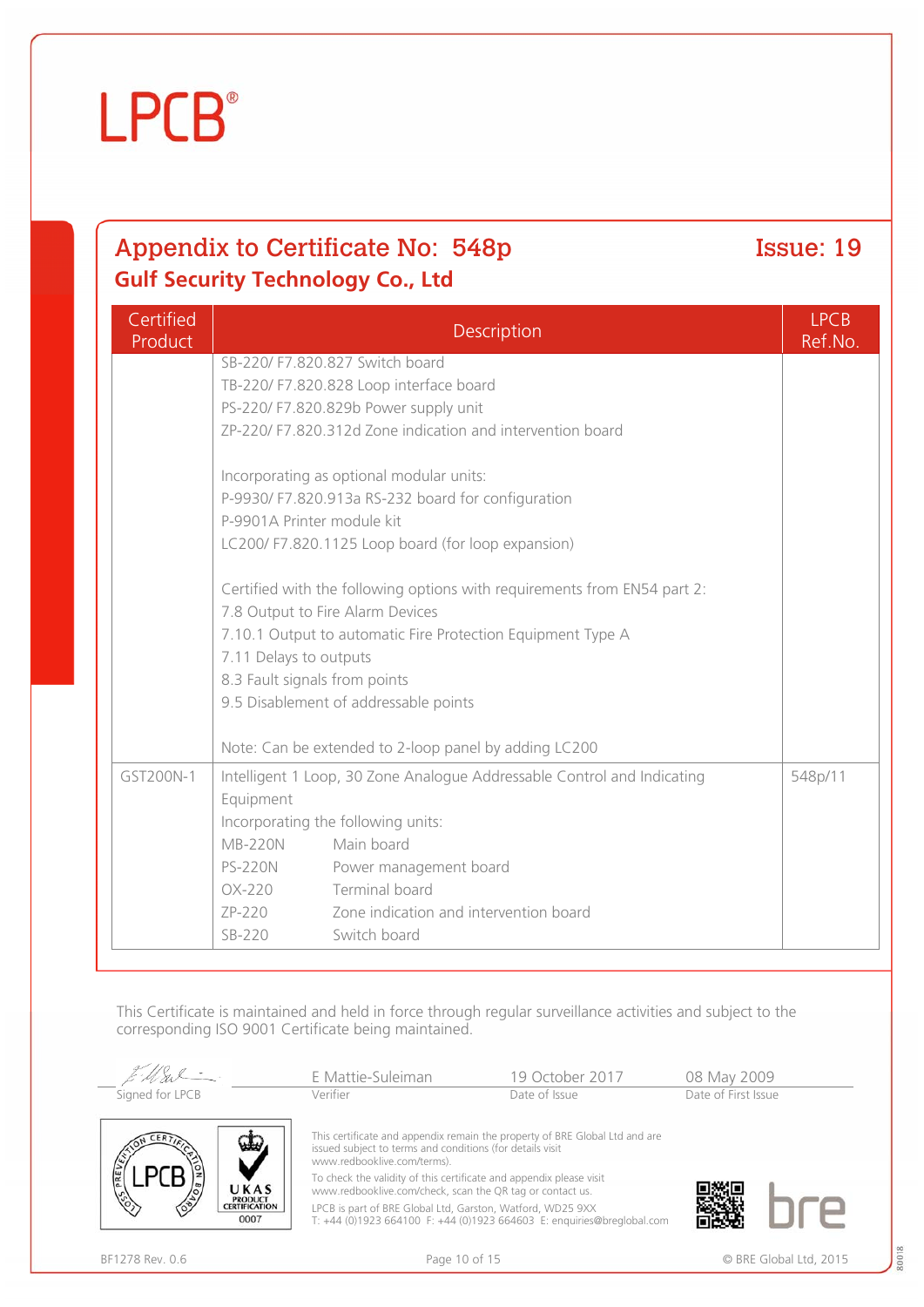伦

 $0007$ 

**LPCB** 

## Appendix to Certificate No: 548p Issue: 19 **Gulf Security Technology Co., Ltd**

Certified Product Description LPCB Ref.No. TB-220N Loop interface board PDF-150-27.5 Powered SMPS 100-240V power supply Incorporating as optional modular units: P-9930 RS-232 board for configuration P-9901A Printer module kit P-9960A CAN network card loop type board P-9940A RS485 Class A network card P-9930ModBus RS232 Modbus interface card P-9960 CAN Class B network card ZP-220-GY Indicator Board (for use with GST200N-HK only) ZP-220-RY Indicator Board (for use with GST200N-HK only) ZP-220-GYRY Indicator Board (for use with GST200N-HK only) ZP-220-NULL Blank Board (for use with GST200N-HK only) Optional language variants: GST200N-PT Portuguese language variant GST200N-HU Hungarian language variant GST200N-FR French language variant GST200N-IT Italian language variant GST200N-SP Spanish language variant GST200N-TK Turkish language variant GST200N-HK Traditional Chinese language variant GST200N-RO Romanian language variant Certified with the following options with requirements from EN54 part 2:

This Certificate is maintained and held in force through regular surveillance activities and subject to the corresponding ISO 9001 Certificate being maintained.

|                                                 | E Mattie-Suleiman                                                                                                                                                       | 19 October 2017 | 08 May 2009         |
|-------------------------------------------------|-------------------------------------------------------------------------------------------------------------------------------------------------------------------------|-----------------|---------------------|
| Signed for LPCB                                 | Verifier                                                                                                                                                                | Date of Issue   | Date of First Issue |
|                                                 | This certificate and appendix remain the property of BRE Global Ltd and are<br>issued subject to terms and conditions (for details visit<br>www.redbooklive.com/terms). |                 |                     |
| UKAS<br><b>PRODUCT<br/>CERTIFICATION</b><br>ζò, | To check the validity of this certificate and appendix please visit<br>www.redbooklive.com/check, scan the QR tag or contact us.                                        |                 |                     |
|                                                 | LPCB is part of BRE Global Ltd. Garston. Watford. WD25 9XX                                                                                                              |                 |                     |

LPCB is part of BRE Global Ltd, Garston, Watford, WD25 9XX T: +44 (0)1923 664100 F: +44 (0)1923 664603 E: enquiries@breglobal.com



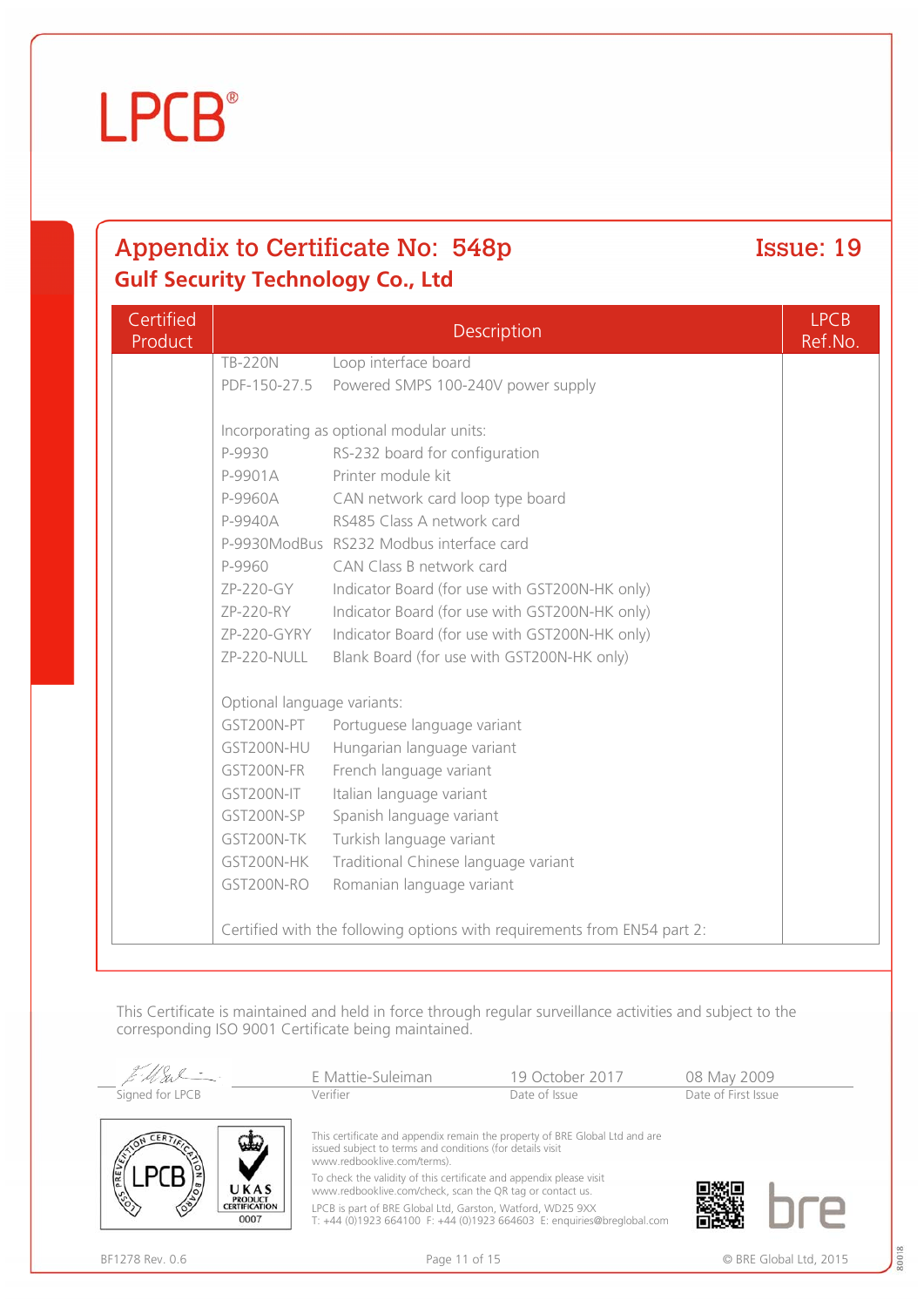Certified

**LPCB**<sup>®</sup>

## Appendix to Certificate No: 548p Issue: 19 **Gulf Security Technology Co., Ltd**

7.8 Output to Fire Alarm Devices

functionality

9.5 Disablement of addressable points

7.11 Delays to outputs 8.3 Fault signals from points

Notes:

This Certificate is maintained and held in force through regular surveillance activities and subject to the corresponding ISO 9001 Certificate being maintained.

| Ellel -                            | E Mattie-Suleiman                                                                                                                | 19 October 2017                                                             | 08 May 2009         |
|------------------------------------|----------------------------------------------------------------------------------------------------------------------------------|-----------------------------------------------------------------------------|---------------------|
| Signed for LPCB                    | Verifier                                                                                                                         | Date of Issue                                                               | Date of First Issue |
|                                    | issued subject to terms and conditions (for details visit<br>www.redbooklive.com/terms).                                         | This certificate and appendix remain the property of BRE Global Ltd and are |                     |
| UKAS<br><b>PRODUCT</b>             | To check the validity of this certificate and appendix please visit<br>www.redbooklive.com/check, scan the QR tag or contact us. |                                                                             |                     |
| ∕ॐ<br><b>CERTIFICATION</b><br>0007 | LPCB is part of BRE Global Ltd, Garston, Watford, WD25 9XX                                                                       | T: +44 (0)1923 664100 F: +44 (0)1923 664603 E: enquiries@breglobal.com      |                     |

Product Description LPCB

7.10.1 Output to automatic Fire Protection Equipment Type A

1. Can be converted to 2 loops by adding LC200 Loop board 2. Scope of approval does not include the operation of the network

detection and alarm systems requirements of EN54-13

3. This product approval does not constitute compliance with the fire

80018

Ref.No.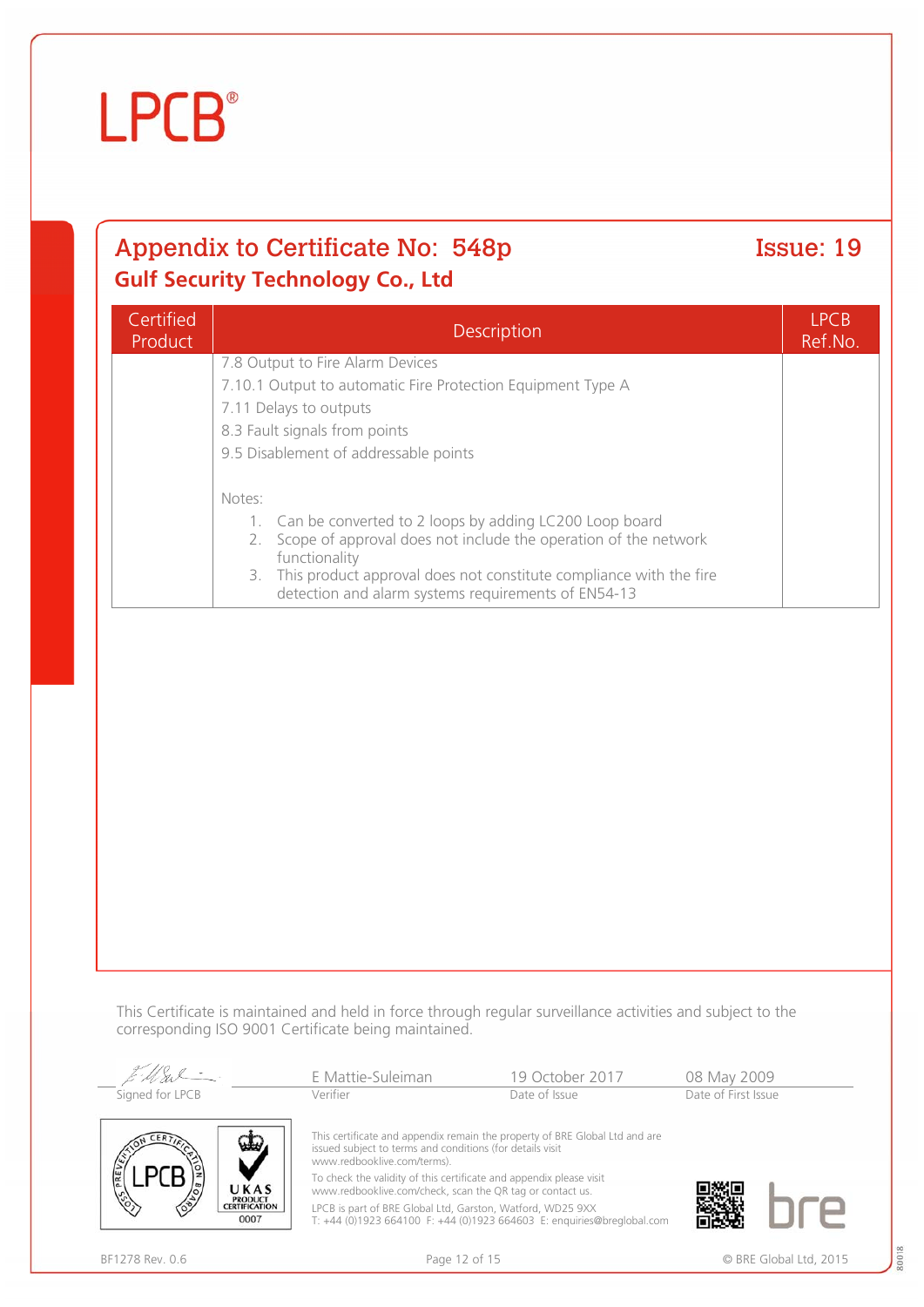## **LPCB**<sup>®</sup>

## Appendix to Certificate No: 548p Issue: 19 **Gulf Security Technology Co., Ltd**

### **Alternative Model Numbers and Labelling**

| <b>LPCB</b><br>Ref No. | Model No.      | Model No./Label  | Cross-listed company                             | Cross-Listed Co<br>Cert./ Ref No. |
|------------------------|----------------|------------------|--------------------------------------------------|-----------------------------------|
| 548p/01                | GST200-2       | $P- A2 M$        | SHIELD FIRE, SAFETY AND<br><b>SECURITY LTD</b>   | $548p-(c-2)$                      |
| 548p/01                | GST200-2       | IFP2             | Multron Systems Pte Ltd                          | $548p-(cl-3)$                     |
| 548p/01                | GST200-2       | FX200-2          | <b>FIREX Protection System</b><br>Technology Ltd | $548p-(c-5)$                      |
| 548p/01                | GST200-2       | SP-200-2/2       | SS Fire & Security Sdn Bhd                       | $548p-(c-6)$                      |
| 548p/02                | GST-IFP8       | P-A8M            | SHIELD FIRE, SAFETY AND<br><b>SECURITY LTD</b>   | $548p-(c-2)$                      |
| 548p/02                | GST-IFP8       | IFP <sub>8</sub> | Multron Systems Pte Ltd                          | $548p-(c-3)$                      |
| 548p/02                | GST-IFP8       | FX-IFP8          | <b>FIREX Protection System</b><br>Technology Ltd | $548p-(c-5)$                      |
| 548p/02                | GST-IFP8       | SP-IFP8          | SS Fire & Security Sdn Bhd                       | $548p-(c-6)$                      |
| 548p/03                | GST102A        | $P-C202A$        | SHIELD FIRE, SAFETY AND<br><b>SECURITY LTD</b>   | $548p-(c-2)$                      |
| 548p/03                | GST102A        | <b>FX102A</b>    | <b>FIREX Protection System</b><br>Technology Ltd | $548p-(c-5)$                      |
| 548p/03                | GST102A        | SP-102A          | SS Fire & Security Sdn Bhd                       | $548p-(c-6)$                      |
| 548p/04                | GST104A        | $P-C204A$        | SHIELD FIRE, SAFETY AND<br><b>SECURITY LTD</b>   | $548p-(c-2)$                      |
| 548p/04                | GST104A        | <b>FX104A</b>    | <b>FIREX Protection System</b><br>Technology Ltd | $548p-(c-5)$                      |
| 548p/04                | GST104A        | SP-104A          | SS Fire & Security Sdn Bhd                       | $548p-(c-6)$                      |
| 548p/05                | <b>GST108A</b> | P-C208A          | SHIELD FIRE, SAFETY AND<br><b>SECURITY LTD</b>   | $548p-(cl-2)$                     |

This Certificate is maintained and held in force through regular surveillance activities and subject to the corresponding ISO 9001 Certificate being maintained.

MSv E Mattie-Suleiman 19 October 2017 08 May 2009<br>Verifier Date of Issue Date of Issue Date of First Issue Signed for LPCB Verifier Date of Issue Date of First Issue This certificate and appendix remain the property of BRE Global Ltd and are issued subject to terms and conditions (for details visit



www.redbooklive.com/terms).

To check the validity of this certificate and appendix please visit www.redbooklive.com/check, scan the QR tag or contact us. LPCB is part of BRE Global Ltd, Garston, Watford, WD25 9XX

T: +44 (0)1923 664100 F: +44 (0)1923 664603 E: enquiries@breglobal.com

BF1278 Rev. 0.6 Page 13 of 15 © BRE Global Ltd, 2015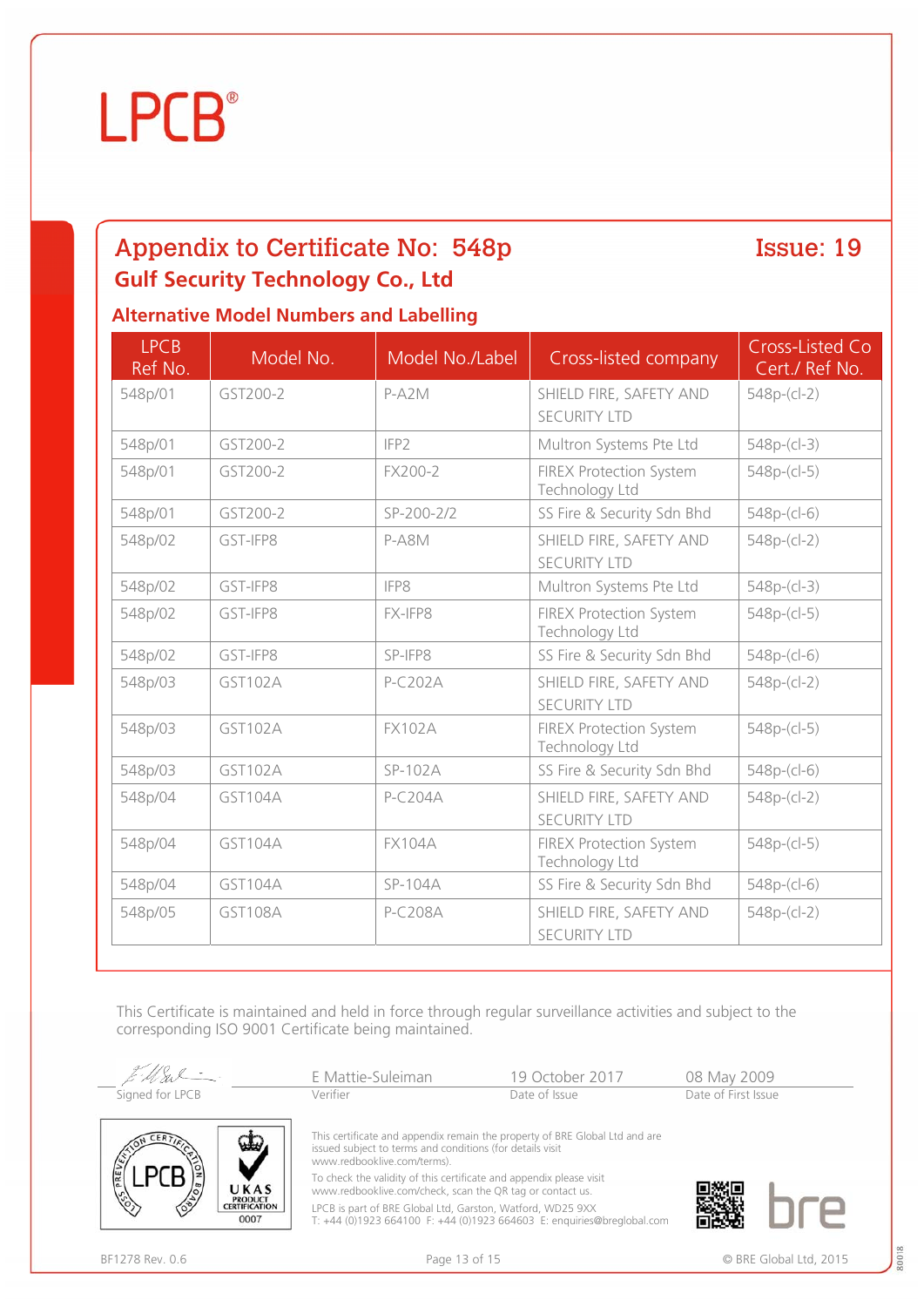

| <b>LPCB</b><br>Ref No. | Model No.      | Model No./Label | Cross-listed company                             | Cross-Listed Co<br>Cert./ Ref No. |
|------------------------|----------------|-----------------|--------------------------------------------------|-----------------------------------|
| 548p/05                | GST108A        | <b>FX108A</b>   | <b>FIREX Protection System</b><br>Technology Ltd | $548p-(c-5)$                      |
| 548p/05                | GST108A        | SP-108A         | SS Fire & Security Sdn Bhd                       | $548p-(c-6)$                      |
| 548p/06                | <b>GST116A</b> | P-C216A         | SHIELD FIRE, SAFETY AND<br><b>SECURITY LTD</b>   | $548p-(c-2)$                      |
| 548p/06                | GST116A        | <b>FX116A</b>   | <b>FIREX Protection System</b><br>Technology Ltd | $548p-(c-5)$                      |
| 548p/06                | GST116A        | SP-116A         | SS Fire & Security Sdn Bhd                       | $548p-(c-6)$                      |
| 548p/07                | GST200N-2      | P-A300N-2       | SHIELD FIRE, SAFETY AND<br><b>SECURITY LTD</b>   | $548p-(c-2)$                      |
| 548p/07                | GST200N-2      | IFP2N           | Multron Systems Pte Ltd                          | $548p-(cl-3)$                     |
| 548p/07                | GST200N-2      | <b>FX200N-2</b> | <b>FIREX Protection System</b><br>Technology Ltd | $548p-(c-5)$                      |
| 548p/07                | GST200N-2      | SP-200N-2       | SS Fire & Security Sdn Bhd                       | $548p-(c-6)$                      |
| 548p/08                | GST200-2/1     | P-A2M/1         | SHIELD FIRE, SAFETY AND<br><b>SECURITY LTD</b>   | 548p-(cl-2)                       |
| 548p/08                | GST200-2/1     | IFP2/1          | Multron Systems Pte Ltd                          | $548p-(cl-3)$                     |
| 548p/08                | GST200-2/1     | FX200-2/1       | <b>FIREX Protection System</b><br>Technology Ltd | $548p-(c-5)$                      |
| 548p/08                | GST200-2/1     | SP-200-2/1      | SS Fire & Security Sdn Bhd                       | $548p-(c-6)$                      |
| 548p/11                | GST200N-1      | P-A300N-1       | SHIELD FIRE, SAFETY AND<br><b>SECURITY LTD</b>   | $548p-(c-2)$                      |
| 548p/11                | GST200N-1      | IFP1N           | Multron Systems Pte Ltd                          | $548p-(cl-3)$                     |
| 548p/11                | GST200N-1      | FX200N-1        | <b>FIREX Protection System</b><br>Technology Ltd | $548p-(c-5)$                      |

This Certificate is maintained and held in force through regular surveillance activities and subject to the corresponding ISO 9001 Certificate being maintained.

MSv E Mattie-Suleiman 19 October 2017 08 May 2009<br>Verifier Date of Issue Date of Issue Date of First Issue Signed for LPCB Verifier Date of Issue Date of First Issue This certificate and appendix remain the property of BRE Global Ltd and are



issued subject to terms and conditions (for details visit www.redbooklive.com/terms).

To check the validity of this certificate and appendix please visit www.redbooklive.com/check, scan the QR tag or contact us. LPCB is part of BRE Global Ltd, Garston, Watford, WD25 9XX

T: +44 (0)1923 664100 F: +44 (0)1923 664603 E: enquiries@breglobal.com